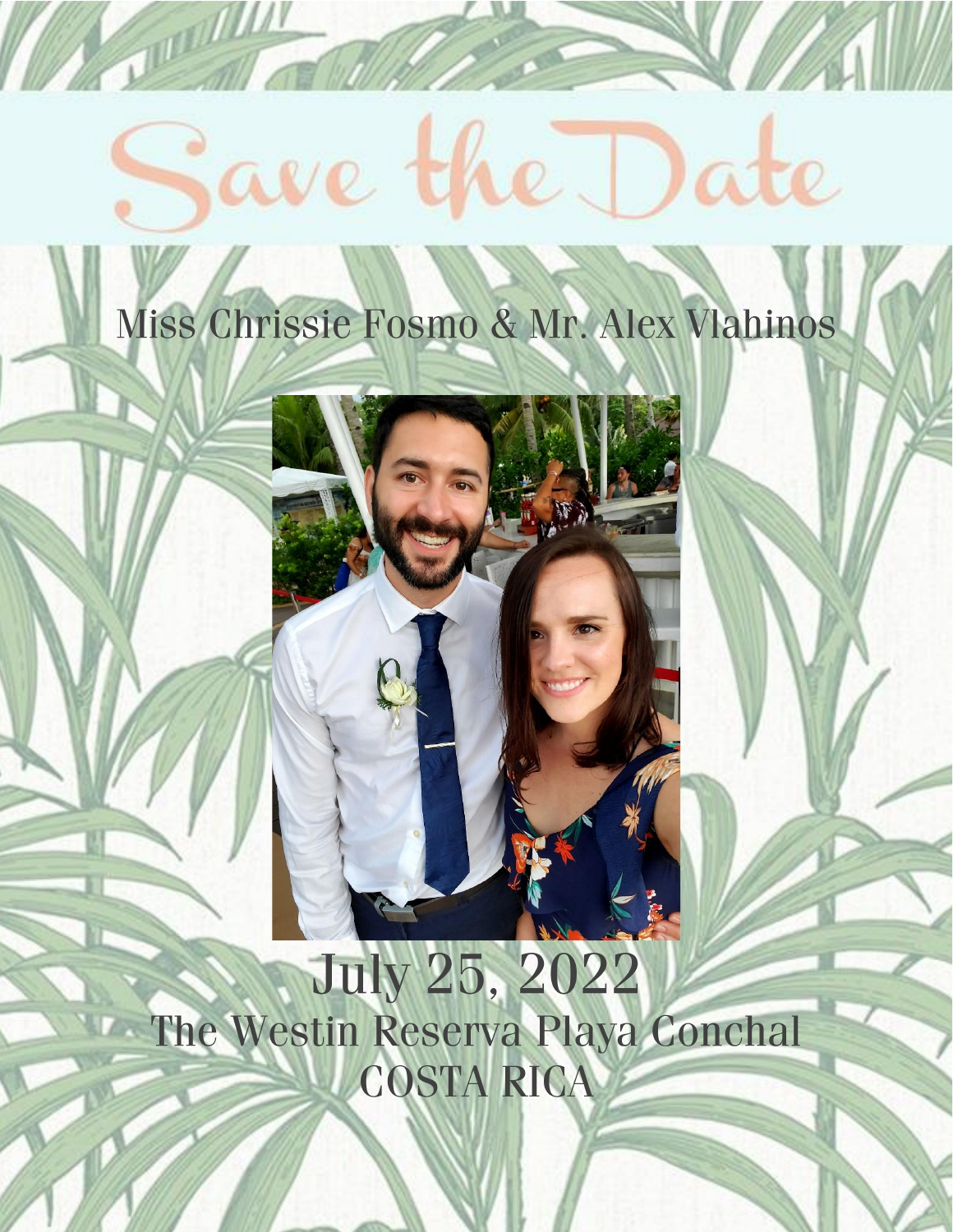

1.317.577.7775 ext 26 1.877,943,8282 ext 26

"TRAVEL THE WORLD WITH US"

## **TO RESERVE YOUR ROOM CLICK HERE:** <https://www.beachbumvacation.com/reservation/>

\_\_\_\_\_\_\_\_\_\_\_\_\_\_\_\_\_\_\_\_\_\_\_\_\_\_\_\_\_\_\_\_\_\_\_\_\_\_\_\_\_\_\_\_\_\_\_\_\_\_\_\_\_\_\_\_\_\_\_\_\_\_\_\_\_\_\_\_\_\_\_\_\_\_\_\_\_\_\_\_\_\_\_\_\_\_\_\_\_\_\_\_\_\_\_\_\_\_\_\_\_\_\_\_\_\_\_\_\_\_\_\_\_\_\_\_\_\_\_\_\_\_\_

Our wedding travel concierge is Danialle Natale



Phone: 1-877-943-8282 Ext 26 Email: Danialle@beachbumvacation.com **For a faster response time, please email Danialle. Bookings must be made via our online form at [www.beachbumvacation.com/reservation](http://www.beachbumvacation.com/reservation) to ensure accuracy. Reservations cannot be made via phone.**

**Rates below are all inclusive and are reserved only for guests of Chrissie & Alex's Wedding!** Chrissie & Alex have blocked off rooms for their wedding guests. They would like to encourage all their guests to book with Beach Bum Vacation. You must book your room directly with **Beach Bum Danialle** to ensure that you will receive wedding guest rates, be included on the guest list, all your travel arrangements are taken care of and you'll be included in all events for the wedding. **Space is limited so make sure to reserve your room early!**

\*ALL-INCLUSIVE RATES\*

\* Rates are based on travel between July 23 – 27, 2022 for a minimum of 3 nights and are PER PERSON (pp) \*

#### **The Westin Reserva Playa Conchal Prices are PER PERSON and do not include airfare**

| <u>I HUS are I EIV I ERSOT Vand do not include amane</u> |                  |                  |                  |                  |                  |  |
|----------------------------------------------------------|------------------|------------------|------------------|------------------|------------------|--|
| <b>Deluxe Junior Suite - Prices are per person (PP)</b>  |                  |                  |                  |                  |                  |  |
|                                                          | 3 Night PP Total | 4 Night PP Total | 5 Night PP Total | 6 Night PP Total | 7 Night PP Total |  |
| Single Occupancy                                         | \$1,137.24       | \$1,471.32       | \$1,805.40       | \$2,139.48       | \$2,473.56       |  |
| Double Occupancy                                         | \$803.16         | \$1,025.88       | \$1,248.60       | \$1,471.32       | \$1,694.04       |  |
| Triple Occupancy                                         | \$769.91         | \$981.55         | \$1,193.19       | \$1,404.83       | \$1,616.47       |  |
| Child $0 - 5$ years                                      | \$135.00         | \$135.00         | \$135.00         | \$135.00         | \$135.00         |  |
| Child $6 - 12$ years                                     | \$311.25         | \$370.00         | \$428.75         | \$487.50         | \$546.25         |  |
| Child $13 - 17$ years                                    | \$431.25         | \$530.00         | \$628.75         | \$727.50         | \$826.25         |  |

\*\*\*If you would like a different room category and/or travel dates, please inquire with Danialle as soon as possible as they are based on availability at the time of booking\*\*\*

**WHAT'S INCLUDED?** Transportation to/from the resort, accommodations as selected, all meals, select alcoholic and non-alcoholic beverages, in-room mini-bar (re-stocked once a day), 24 hour room service, non-motorized water sports, live music and shows, fitness center, taxes and gratuities all included.

www.BEACHBUMVACATTEN.com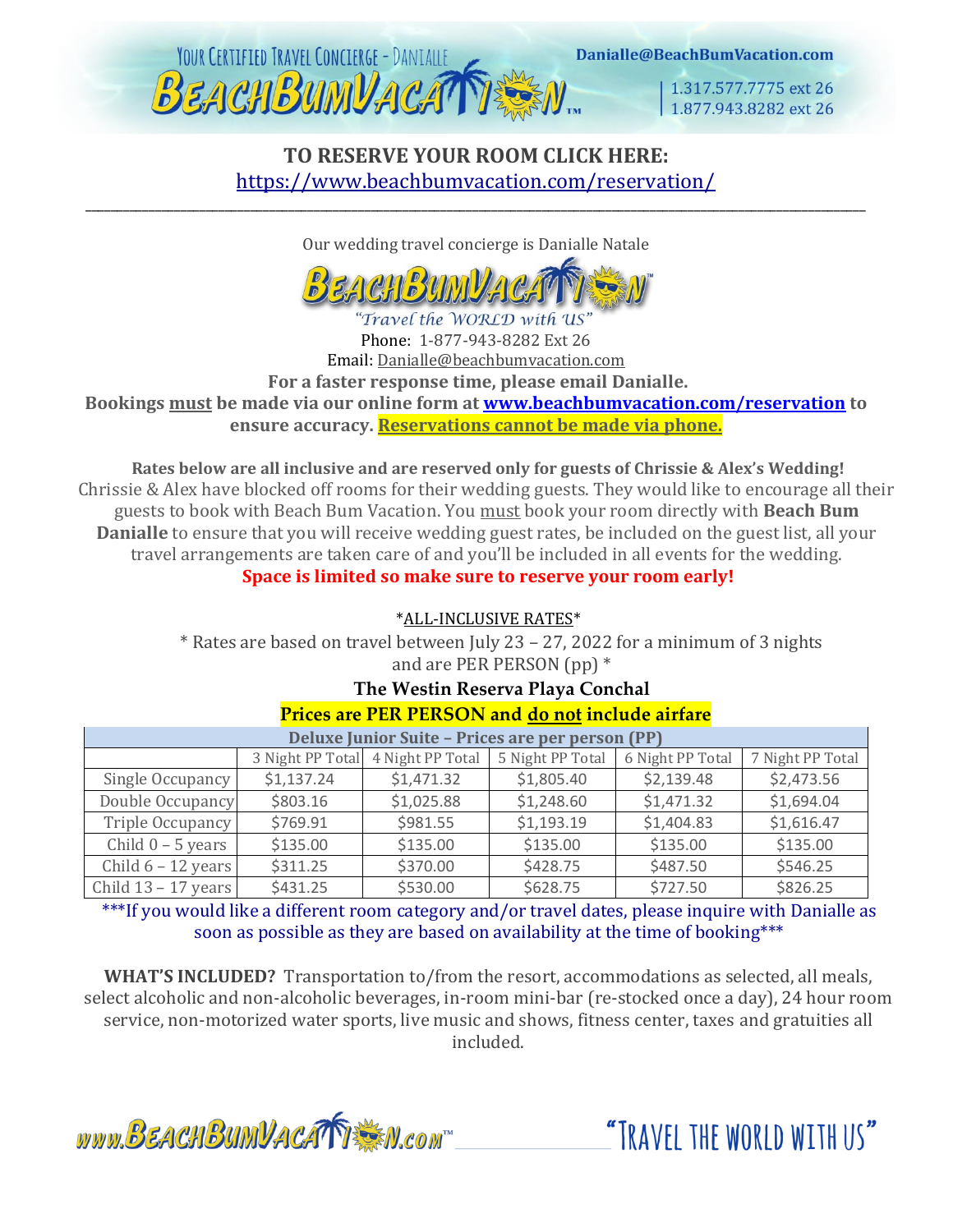

Danialle@BeachBumVacation.com

1.317.577.7775 ext 26 1.877.943.8282 ext 26

## Single Occupancy: 1 adult per room Double Occupancy: 2 adults per room (EXAMPLE: Double Occupancy cost x 2 for room total) Triple

Occupancy: 3 adults per room

#### Quad Occupancy: 4 adults per room \*\*CHILD RATES ONLY APPLY WHEN BOOKING A ROOM WITH 2 PAYING ADULTS\*\*

\*Please fill in the Reservation Form at [www.beachbumvacation.com/reservation](http://www.beachbumvacation.com/reservation) with information as it appears on your passport to secure your room and celebrate with Chrissie & Alex!

> \*\*\*\*\*All reservations MUST to be made by March 1, 2022. \*\*\*\*\* **Space is limited so make sure to reserve your room early!**

\*NOTE: Rates above do NOT include airfare. Inquire with Danialle@beachbumvacation.com for up-to-date airfare rates into Costa Rica for your dates of travel.

# **\*\*\* Process of Booking** \*\*\*

❖ Determine your travel dates & who you'll be sharing a room with then click on the secure Reservation Link and fill in your information:

\*RESERVATION link:<https://www.beachbumvacation.com/reservation/>

❖ If you have frequent flyer miles or airline credit vouchers Danialle is NOT able to book your flight. You must do so on your own.

> ❖ Determine if you want travel protection. It's highly recommended! Travel insurance allows you to cancel for any reason for a full refund of your land only costs (**airfare is NOT covered**). Insurance costs are 100% nonrefundable.

#### **You will need to indicate on the form if you accept or decline TRIP INSURANCE.**

PLEASE NOTE: Insurance is due at the time of making your initial deposit. Insurance CANNOT be added after initial deposit is made.

#### **You are strongly urged to purchase travel protection.**

| Package Total Per Person                                 | Travel Insurance Cost Per Person                        |  |  |
|----------------------------------------------------------|---------------------------------------------------------|--|--|
| \$0 to \$999                                             | \$125                                                   |  |  |
| \$1000 to \$1999                                         | \$145                                                   |  |  |
| Children 12 and under are \$89                           |                                                         |  |  |
| <b>Trip Interruption Coverage</b>                        | Up to 100% of trip cost (\$2,500 max.)                  |  |  |
| <b>Emergency Medical/Dental Coverage/Coverage Alerts</b> | \$50,000 (\$750 Dental Coverage max)                    |  |  |
| <b>Emergency Transportation Coverage</b>                 | \$1,000,000                                             |  |  |
| <b>Travel Delay Coverage</b>                             | \$1,000 (Daily max \$200)<br>Min. Req'd Delay - 6 hours |  |  |
| <b>Baggage Loss Coverage</b>                             | \$2,000 (\$500 High Value Item max.)                    |  |  |
| <b>Baggage Delay Coverage</b>                            | \$500 - Min. Reg'd delay - 24 hours                     |  |  |
| Concierge                                                | Included                                                |  |  |
| <b>24-Hour Assistance</b>                                | Included                                                |  |  |
| <b>Pre-existing Medical Condition Exclusion Waiver</b>   | Available                                               |  |  |

www.BEACHBUMVACATTEN.com